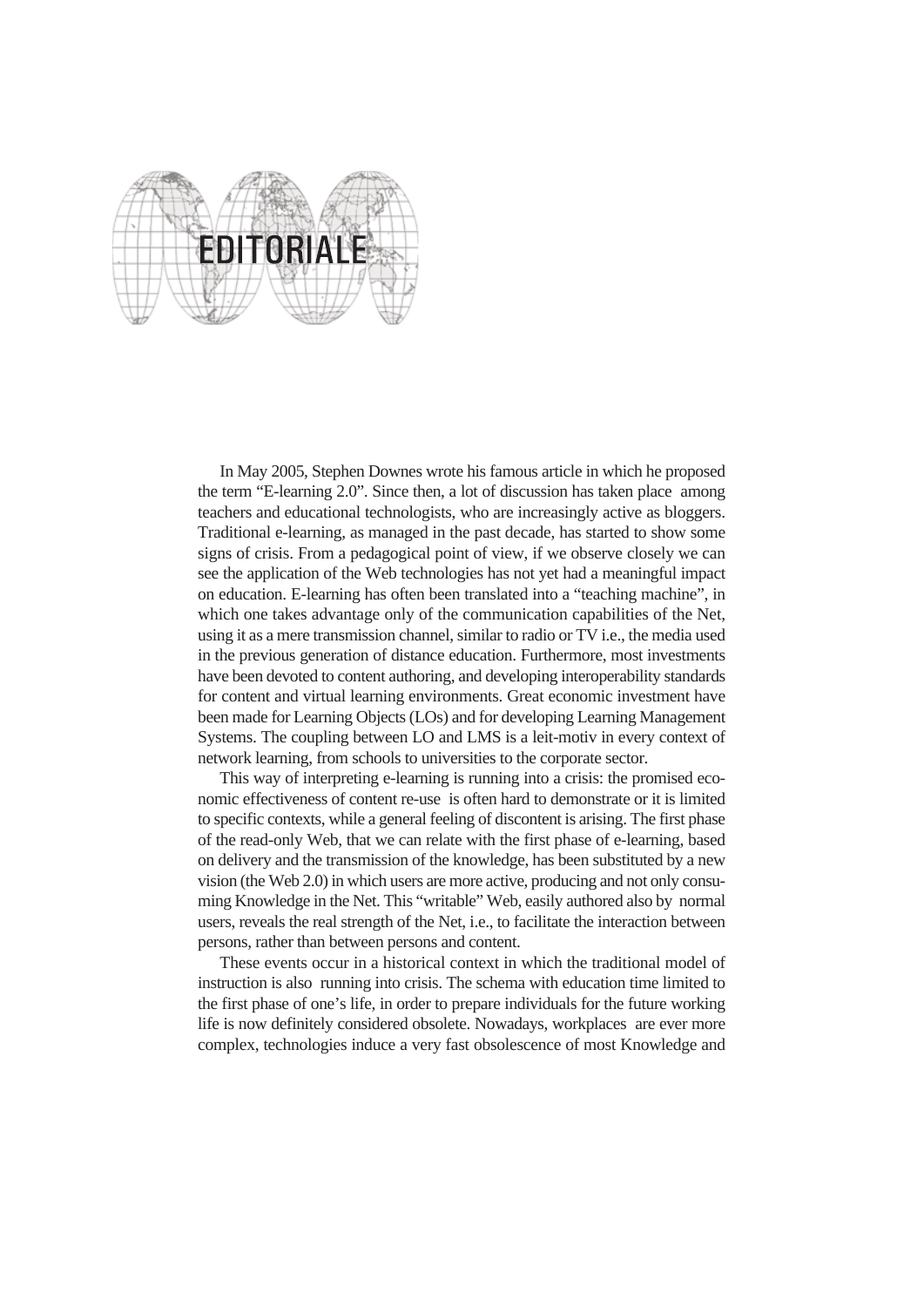competencies. Then, it is necessary to revise the model: lifelong learning is now a need for our society, but it is an extraordinary chance for individuals, too.

Beside the traditional model of formal learning, based on schools and other educational institutions, new ways of learning are now emerging, based on *informal*  ways of learning: Knowledge, competencies, and abilities are learned by joining communities, on the workplace and in daily life.

Learning assumes more the sense of construction of networks than of gathering knowledge: it is considered more important to know where/from whom/how to get information, rather than directly know it. Furthermore, Knowledge is no longer a scarce asset; on the contrary it is ever more a mass-consumption asset, which is easily and widely available. However, this enormous information flow is often a problem: we have to fight against the growing information overload, a real risk for those who want to learn in the Net.

These are, concisely, the main themes in the debate on e-learning 2.0. This thematic issue gathers contributions related to one of more of these themes. The volume is arranged in two sections: in the first (Methodologies and Scenarios) articles from selected, international authors are presented. The invited authors, all of whom are also active as bloggers, include: Wolfgang Greller, presently Head of E-learning at University of Klagenfurt (Austria), Scott Wilson, Assistant Director of CETIS (Centre for Educational Technology & Interoperability Standards) (Great Britain), Graham Attwell, Director of the independent Welsh Research Institute, Pontydysgu (Bridge to Learning) (Great Britain) and Leigh Blackall, Educational Technologist at the Otago Polytechnic (New Zealand) and a very well-known blogger.

They contribute with individual or collective works on general themes: Wolfgang Greller and John Casey present a critical point of view on e-learning standards. This is a wide and complex landscape in which the authors stress the prospective of educational institutions and especially of universities. AICC, SCORM and LOM have been very popular in many e-learning experiences, especially in the corporate context. Academics have often been critical about standards, which have been considered too close to technological issues. The article proposes the challenging concept of RDA, from the Food Sciences, to aim at getting a balanced use together with the development of higher standard levels, more suited with the changes and the new roles that universities have in task. The article by Scott Wilson, Oleg Liber, Mark Johnson, Phil Beauvoir, Paul Sharples and Colin Milligan is almost complementary to the first one, proposing an innovative and alternative design for educational systems, focused on connections with a wide range of services, in various contexts (SOA architectures) and related to both formal and informal learning. LMSs, today largely used in most institutions, should work side by side, or evolve to more user-centred systems, which are able to support a wider range of learning. Closely related to that concept is the Graham Attwell paper. It focuses on e-portfolios, intended as the grassroots (they would be the DNA, according to the